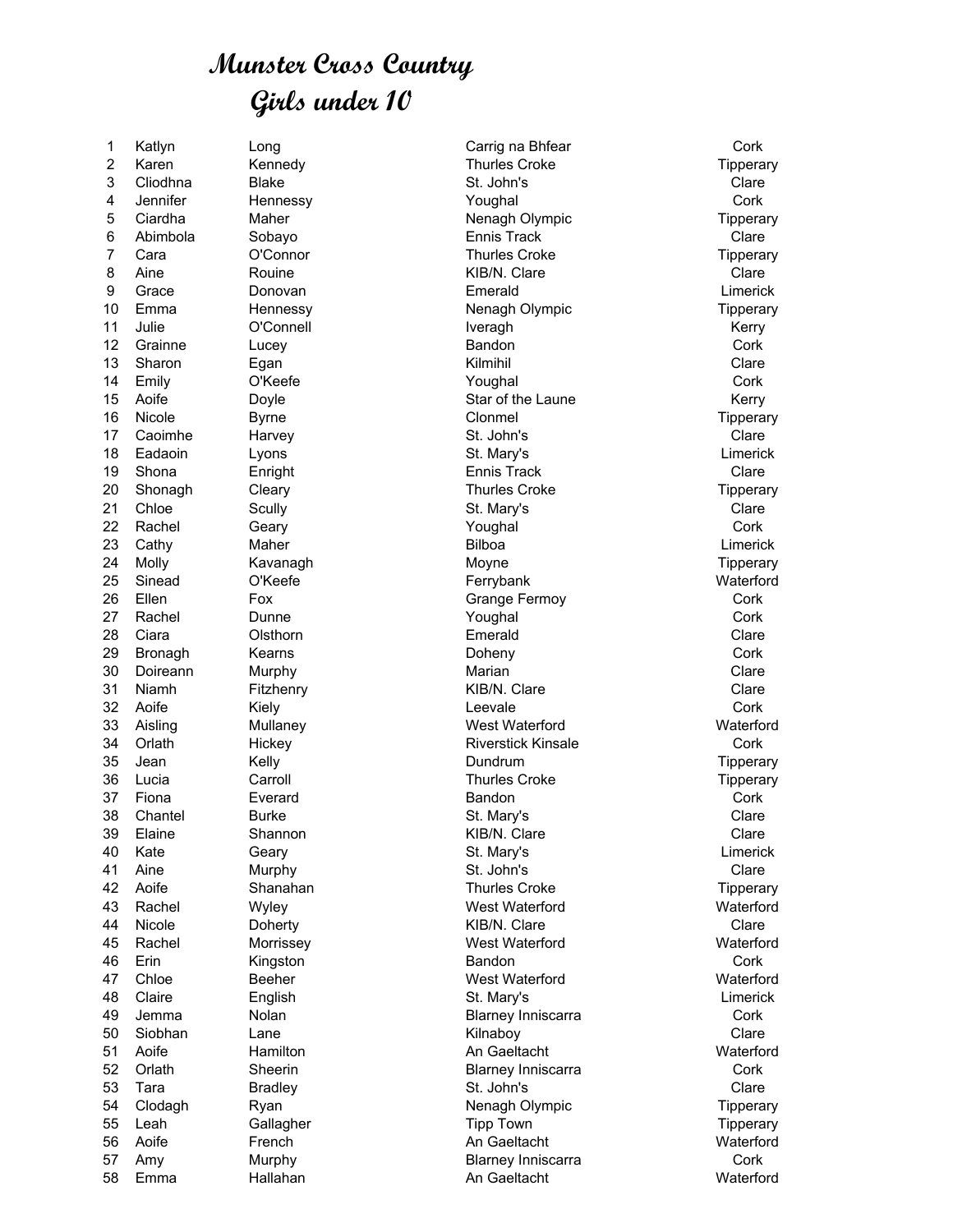| 59  | Maeve           | Power                | St. Mary's                | Limerick  |
|-----|-----------------|----------------------|---------------------------|-----------|
| 60  | <b>Jennifer</b> | Markham              | <b>Ennis Track</b>        | Clare     |
| 61  | Susie           | Doyle                | <b>Thurles Croke</b>      | Tipperary |
| 62  | Roisin          | Martin               | <b>Ennis Track</b>        | Clare     |
| 63  | Sinead          | Landers              | Youghal                   | Cork      |
| 64  | Aisling         | Parra Haren          | KIB/N. Clare              | Clare     |
| 65  | Ellen           | Curran               | West Waterford            | Waterford |
| 66  | Meg             | Ryan                 | An Gaeltacht              | Waterford |
| 67  | Mary            | Teehan               | St. Flannan's             | Tipperary |
| 68  | Leah            | Deasy                | Belgooly                  | Cork      |
| 69  | Kelli           | Scanlon              | Bandon                    | Cork      |
| 70  | Anna            | Courtney             | Marian                    | Clare     |
| 71  | Caroline        | Leahy                | Midleton                  | Cork      |
| 72  | Rebecca         | Keane                | <b>Blarney Inniscarra</b> | Cork      |
| 73  | Emma            | Sullivan             | <b>Blarney Inniscarra</b> | Cork      |
| 74  | Mia             | Hanrahan             | <b>Ennis Track</b>        | Clare     |
| 75  | Aine            | Mullane              | Kilnaboy                  | Clare     |
| 76  | Maeve           | Rafferty             | <b>Tipp Town</b>          | Tipperary |
| 77  | Arlene          | Fouhy                | Carrig na Bhfear          | Cork      |
| 78  | Rachel          | Martin               | Moycarkey Coolcroo        | Tipperary |
| 79  | Angharad        | Loughnane            | Marian                    | Clare     |
| 80  | Marese          | Hayes                | Marian                    | Clare     |
| 81  | Danielle        | Aherne               | St. Mary's                | Limerick  |
| 82  | Meabh           | Finucane             | Emerald                   | Limerick  |
| 83  | Muirne          | Mullane              | Kilnaboy                  | Clare     |
| 84  | Erica           | Cotter               | West Waterford            | Waterford |
| 85  | Lottie          | Kinsella             | Kilnaboy                  | Clare     |
| 86  | Ciara           | Kiely                | Leevale                   | Cork      |
| 87  | Claire          | Colman               | <b>Tipp Town</b>          | Tipperary |
| 88  | Michelle        | Flanagan             | KIB/N. Clare              | Clare     |
| 89  | Katie           | Power                | Marian                    | Clare     |
| 90  | Jade            | Morrissey            | West Waterford            | Waterford |
| 91  | Hannah          | Power                | An Gaeltacht              | Waterford |
| 92  | Caoimhe         | Halpin               | <b>Tipp Town</b>          | Tipperary |
| 93  | Shannon         | Dee                  | An Gaeltacht              | Waterford |
| 94  | Roisin          | Uniake               | West Waterford            | Waterford |
| 95  | Emma            | <b>Stokes</b>        | <b>Blarney Inniscarra</b> | Cork      |
| 1st | County          |                      | 2, 5, 7, 10, 16, 20       | 60pts     |
| 2nd | County          | Tipperary<br>Clare   | 3, 6, 8, 13, 17, 19       | 66pts     |
| 3rd | County          | Cork                 | 1, 4, 12, 22, 26, 27      | 94pts     |
|     |                 | <b>Thurles Croke</b> |                           |           |
| 1st | Club            |                      | 2, 7, 20, 36              | 65pts     |
| 2nd | Club            | Youghal              | 4, 14, 22, 27             | 67pts     |
| 3rd | Club            | St. John's           | 3, 17, 41, 53             | 114pts    |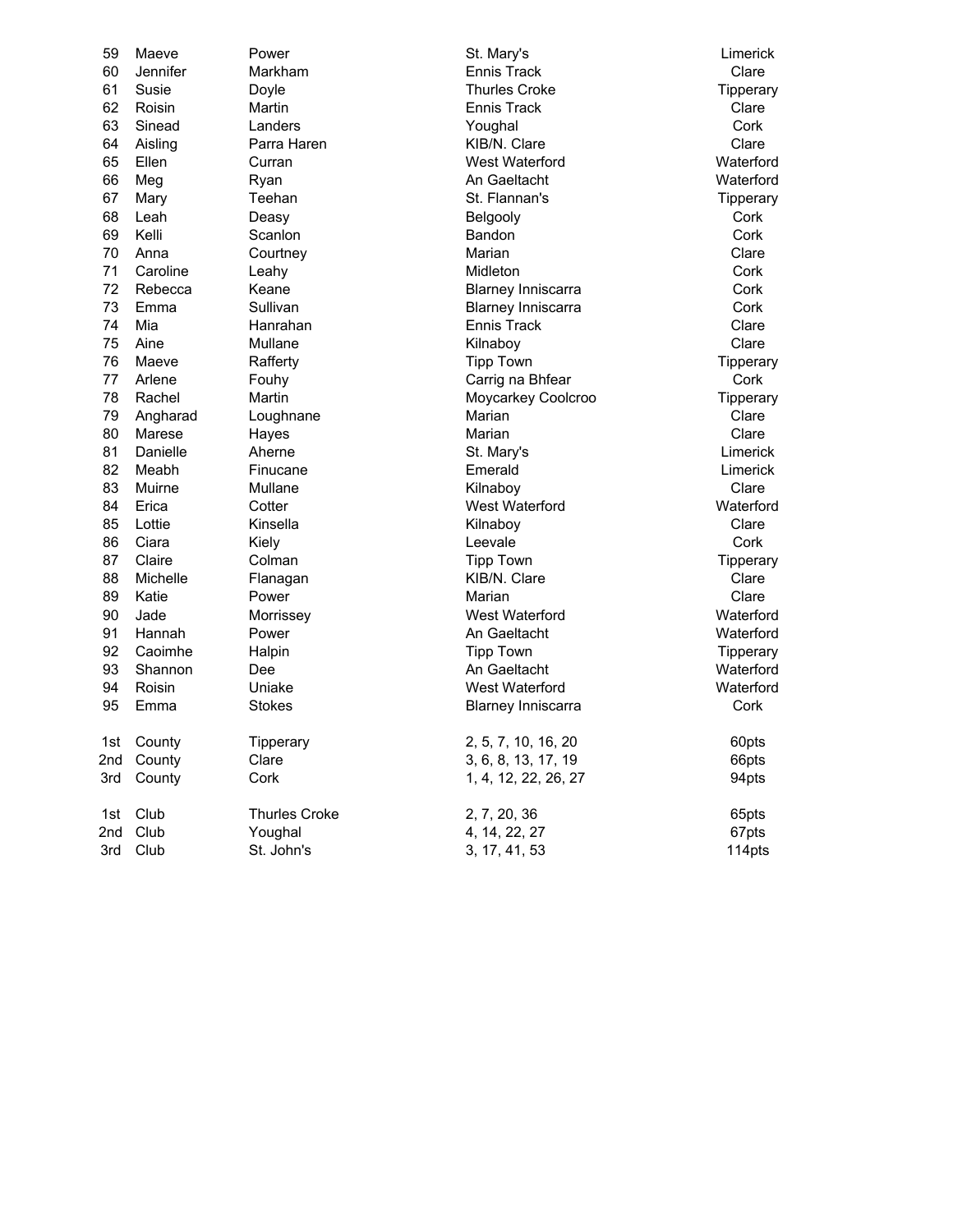59 Owen Kerrane Thurles Croke Thurles Croke Tipperary

1 Dean Crowley Crowley Gneeveguilla Communication Crowley 2 Adam Buckley **Buckley** West Muskerry **Cork** 3 Fergus Curtin Youghal Cork 4 Cormac McCann Ferrybank Waterford 5 Wayne Linnane Clare St. Mary's Clare Clare Clare Clare 6 Diarmuid Clancy Youghal Cork 7 Dylan Kearns Ferrybank Waterford 8 Gavin **Dunne Dunne Thurles Croke** Tipperary 9 Conor Stakelum Thurles Croke Tipperary 10 Tom Deasy Belgooly Cork 11 Owen Noctor Clonmel Tipperary 12 Martin Draper Bandon Cork 13 Brian Devitt Ennis Track Clare 14 Niall O'Shea Iveragh Kerry 15 Barry Shanahan Leevale Cork 16 Michael Daly Iveragh Kerry 17 Paul Martin **Martin Ennis Track** Ennis Track Clare 18 Seamas Fox For Grange Fermoy Cork 19 Seosamh Ryan **Thurles Croke** Thurles Croke Tipperary 20 Patrick Warren Gneeveguilla Constantino Kerry 21 Patrick C'Rourke (Clare Clare Kilmurry Ibrickane/N. Clare Clare Clare Clare Clare Clare Clare Clare Clare Clare<br>22 James Thompson (Clare Bilboa 22 James Thompson Bilboa Limerick 23 Patrick Clair St. John's Clare 24 Brian Leyden **Clare** Clare Clare Clare Clare Clare Clare Clare Clare 25 Oisin O'Mahoney West Waterford Waterford 26 Darragh Lynch Clonmel Tipperary 27 Cillian McDermott Marian Marian Clare 28 Kieran Lynch Youghal Cork 29 Matthew Murnane Leevale Cork 30 Caolann O'Brien Midleton Cork 31 Cathal Darcy Ennis Track Clare 32 Luke Ring Leevale Cork 33 Eoin O'Looney Kilmurry Ibrickane/N. Clare Clare 34 Andrew Sullivan Leevale Cork 35 Michael Purcell Thurles Croke Tipperary 36 Gavin Hayden Moycarkey Coolcroo Tipperary 37 Mikey Stapleton Stapleton Thurles Croke Tipperary 38 Jack O'Donovan West Muskerry Cork 39 Colin C'Keefe Gneeveguilla Gneeveguilla Kerry 40 Daniel **Ryan Ryan Ryan Moycarkey Coolcroo** Tipperary 41 George Mulcahy St. Mary's Limerick 42 Cathal Deane Youghal Cork 43 Cathal O'Brien Ennis Track Clare 44 Patrick Haren **Haren Clare** Kilmurry Ibrickane/N. Clare Clare Clare 45 Colin Moore Moycarkey Coolcroo Tipperary 46 Tomas O'Murchu Tipp Town Tipperary 47 Stephen O'Dea Bilboa Limerick 48 Sean Rouine Kilmurry Ibrickane/N. Clare Clare David Ryan Ryan Moycarkey Coolcroo Tipperary 50 Fergal Smiddy Youghal Cork 51 Ian Reidy Kilnaboy Clare 52 Eoin Keane St. Cronan's Clare 53 Dylan Scannell Bandon Cork 54 Daniel Moonan Cork Grange Fermoy Cork 55 Kevin Crossan West Waterford Waterford 56 John Curran West Waterford Waterford 57 Stephen Dee An Gaeltacht Waterford 58 Milo O'Shaughnessy Bandon Cork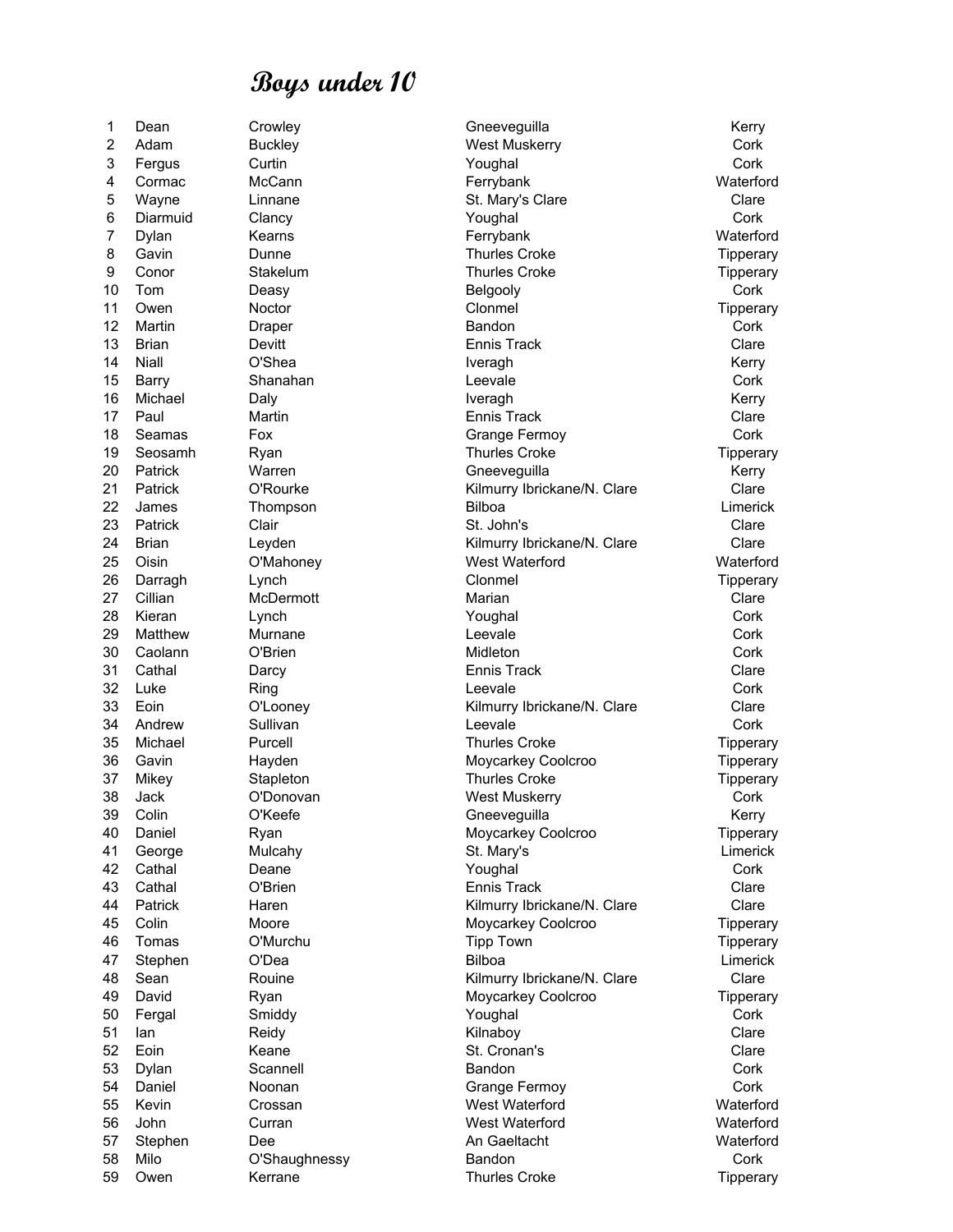| 60  | Tiernan | Foley                | An Gaeltacht          | Waterford |
|-----|---------|----------------------|-----------------------|-----------|
| 61  | Stephen | Maher                | Ennis Track           | Clare     |
| 62  | Joshua  | Barry                | Grange Fermoy         | Cork      |
| 63  | Tony    | Flavin               | Youghal               | Cork      |
| 64  | Maurice | Mulhair              | <b>Tipp Town</b>      | Tipperary |
| 65  | Ronan   | Lucey                | Bandon                | Cork      |
| 66  | Seamas  | Keating              | St. Mary's            | Limerick  |
| 1st | County  | Cork                 | 2, 3, 6, 10, 12, 15   | 48pts     |
| 2nd | County  | Clare                | 5, 13, 17, 21, 23, 24 | 103pts    |
| 3rd | County  | Tipperary            | 8, 9, 11, 19, 26, 35  | 108pts    |
| 1st | Club    | <b>Thurles Croke</b> | 8, 9, 19, 35          | 71pts     |
| 2nd | Club    | Youghal              | 3, 6, 28, 42          | 79pts     |
| 3rd | Club    | Ennis Track          | 13, 17, 31, 43        | 104pts    |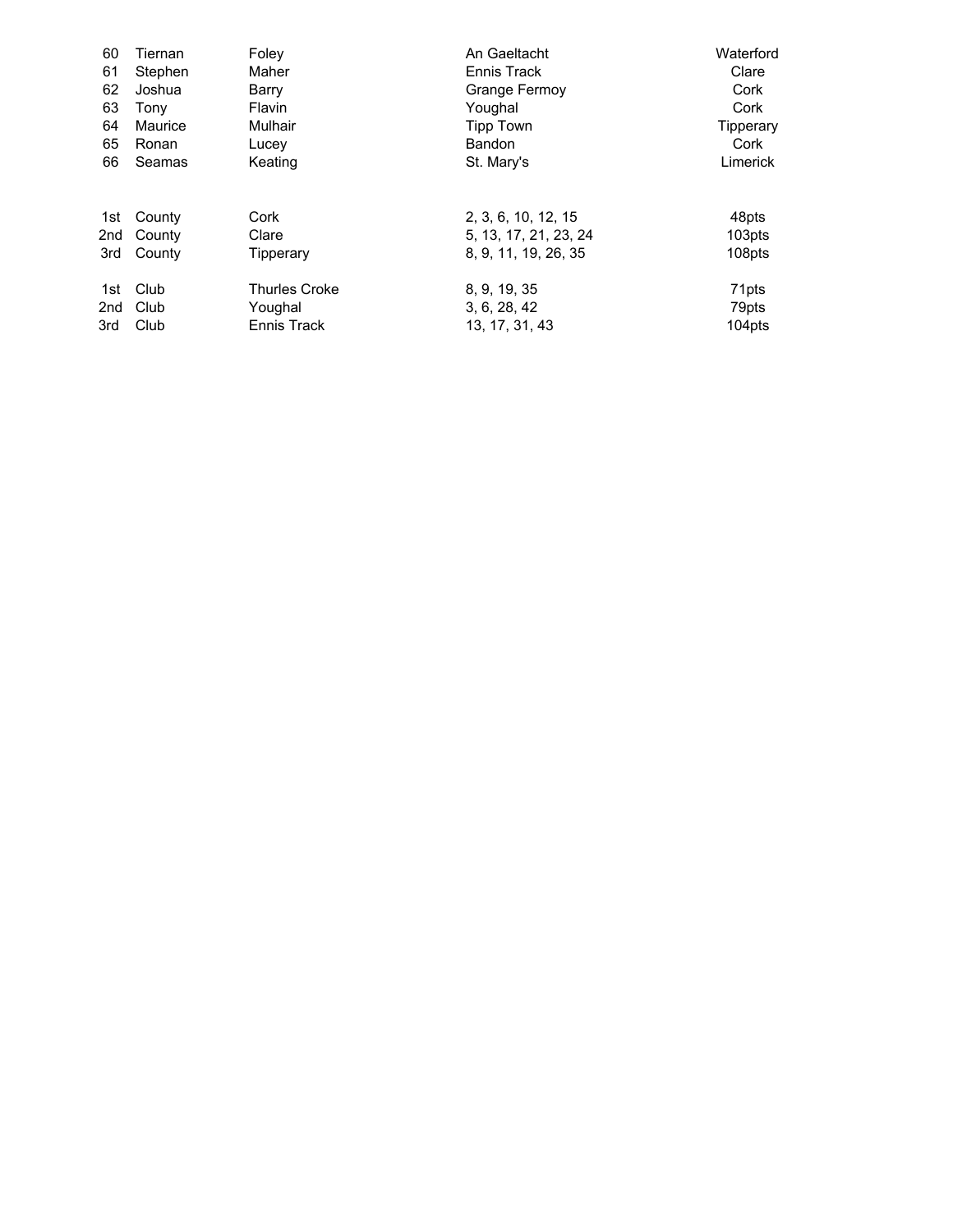60 Sophia Clancy Kilmurry Ibrickane /N. Clare Clare

1 Laura Loughnane **Thurles Croke** Thurles Croke Tipperary 2 Megan O'Brien Clonmel Tipperary 3 Roisin Cleary Clonmel Tipperary 4 Ciara Cummins Moyne Tipperary 5 Aisling Everard Bandon Cork 6 Ciara Ryan Kilnaboy Clare 7 Cara O'Brien Midleton Cork 8 Vanessa Dineen Listowel Kerry 9 Cliodhna Hegarty Leevale Cork 10 Nicola Loughnane Communic Croke Thurles Croke Tipperary 11 Caroline Dineen **Gneeveguilla** Caroline Kerry 12 Roisin Considine Constant Considine Constant Constant Constant Research Clare Clare Clare 13 Louise Shanahan Leevale Cork 14 Rachel Clancy St. John's Clare 15 Brid Condon Bilboa Limerick 16 Alice Gourley K.C.K. Waterford 17 Lily Guilfoyle Kilnaboy Clare 18 Bianca Ryan Tipp Town Tipperary 19 Nollaig Blake St. John's Clare 20 Rebecca Walsh Glenbower Cork 21 Grainne Blackburn Bilboa Limerick 22 Elaine Greene St. John's Clare 23 Laura Power Marian Clare 24 Melissa Duggan Doheny Cork 25 Natasha Kaar Clonmel Tipperary 26 Emma C'Brien Constant C'Arien Thurles Croke Tipperary Tipperary 27 Siobhan Marrinan St. John's Clare 28 Orlaith Moynihan Clonmel Tipperary 29 Lorraine Brae West Waterford Waterford 30 Aine O'Looney Kilmihil Clare 31 Fiona Browne Dooneen Limerick 32 Cara O'Riordan West Muskerry Cork 33 Megan O'Shea Emerald Limerick 34 Aoife Butler Thurles Croke Tipperary 35 Tess O'Neill Clonmel Tipperary 36 Lisa O'Brien Shannon Clare 37 Aideen Hallahan Midleton Cork 38 Laura Tobin Clonmel Tipperary 39 Heather O'Leary Ferrybank Waterford 40 Sinead Burke **Kilmihil** Clare Clare 41 Cliona Ryan West Waterford Waterford 42 Aoife Galvin West Muskerry Cork 43 Catherine Fouhy Carrig na Bhfear Cork 44 Ciara Crowley Doheny Cork 45 Gemma Wyley West Waterford Waterford 46 Josephine Ryan Tipp Town Tipperary 47 Kelly Meade Ferrybank Waterford 48 Sarah Wyley West Waterford Waterford 49 Sinead Lawless **Thurles Croke** The Tipperary 50 Caoimhe McMahon McMahon Kilmurry Ibrickane /N. Clare Clare Clare 51 Amy Phelan Midleton Cork 52 Orla Devitt Ennis Track Clare 53 Aisling Daly Youghal Cork 54 Bridget Kelleher Thurles Croke Tipperary 55 Juliana Gleeson Dooneen Limerick 56 Niamh Ryan Thurles Croke Tipperary 57 Rionat O'Sobaoy Ennis Track Clare 58 Rebecca Collins Kilnaboy Clare 59 Emma O'Donnell Dooneen Limerick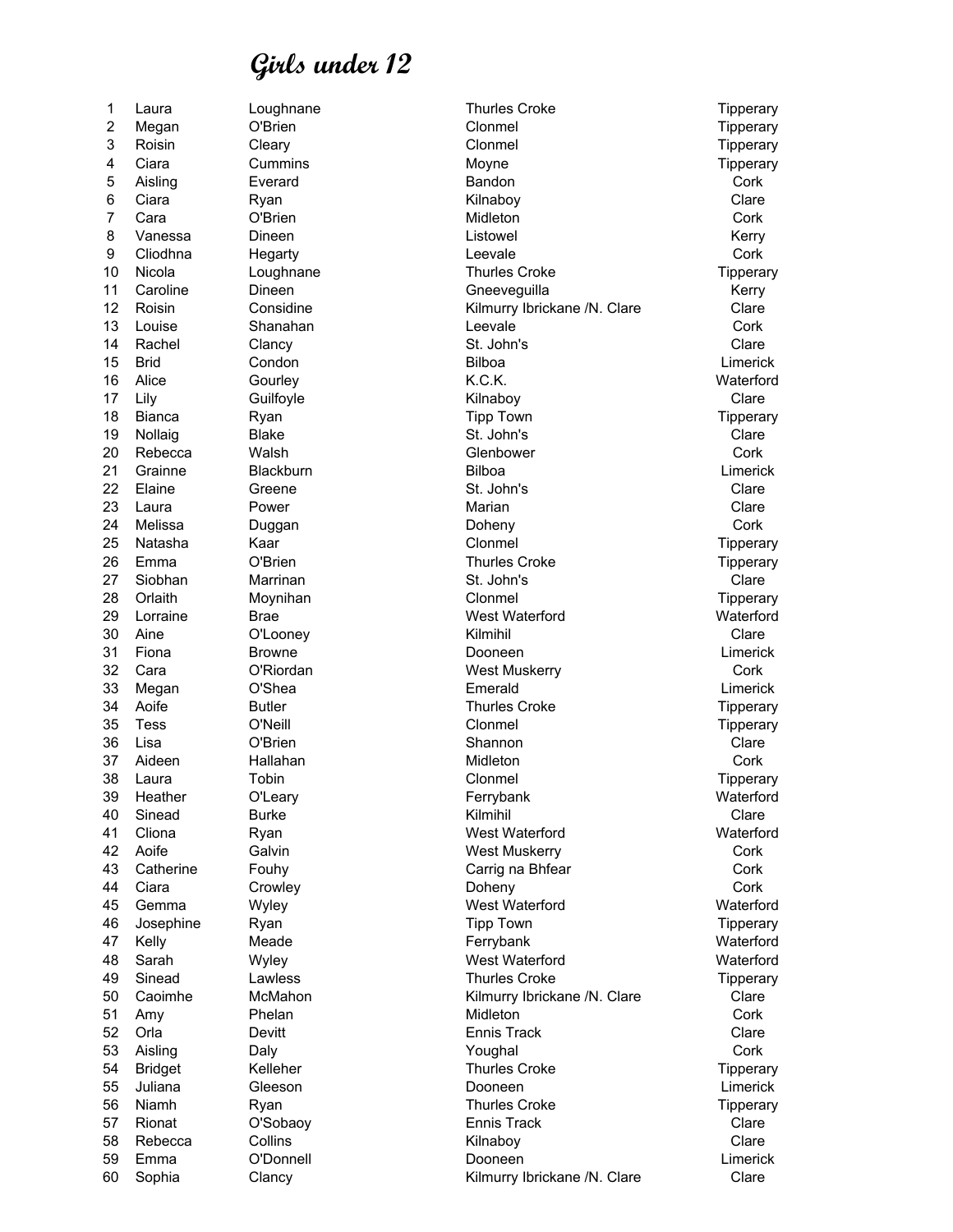| 61  | Rachel        | McCormick            | <b>Thurles Croke</b>         | Tipperary |
|-----|---------------|----------------------|------------------------------|-----------|
| 62  | Cassie        | O'Brien              | Youghal                      | Cork      |
| 63  | Siobhan       | <b>Nestor</b>        | Kilmurry Ibrickane /N. Clare | Clare     |
| 64  | Stephanie     | O'Sullivan           | West Muskerry                | Cork      |
| 65  | Nadine        | Murphy               | Leevale                      | Cork      |
| 66  | Mairead       | Teehan               | St. Flannan's                | Tipperary |
| 67  | Rose          | Marrinan             | St. John's                   | Clare     |
| 68  | Katie         | Hamilton             | An Gaeltacht                 | Waterford |
| 69  | Roisin        | O'Malley             | <b>Bilboa</b>                | Limerick  |
| 70  | Sharon        | O'Sullivan           | <b>West Muskerry</b>         | Cork      |
| 71  | Semirat       | Saidi                | <b>Ennis Track</b>           | Clare     |
| 72  | Doireann      | Hennessy             | Marian                       | Clare     |
| 73  | Kerri Ann     | Martin               | Moycarkey Coolcroo           | Tipperary |
| 74  | Lauren        | O'Donoghue           | Kilnaboy                     | Clare     |
| 75  | Lydia         | Kenneally            | St. Mary's                   | Limerick  |
| 76  | Niamh         | O'Grady              | Kilnaboy                     | Clare     |
| 77  | Aisling       | Kiely                | Leevale                      | Cork      |
| 78  | Jemma         | Jones                | St. Mary's                   | Limerick  |
| 79  | Michelle      | <b>Berkery</b>       | <b>Bilboa</b>                | Limerick  |
| 80  | Rebecca       | Devine               | <b>Ennis Track</b>           | Clare     |
| 81  | Aine          | Ryan                 | Dooneen                      | Limerick  |
| 82  | Caoilinn      | Hickey               | Midleton                     | Cork      |
| 83  | Laura         | Chesser              | <b>Ennis Track</b>           | Clare     |
| 84  | Stephanie     | Moore                | Dundrum                      | Tipperary |
| 85  | Shauna        | Bu7ckley             | <b>West Muskerry</b>         | Cork      |
| 86  | Elaine        | Kelly                | Dundrum                      | Tipperary |
| 87  | Jessica       | O'Connor             | Marian                       | Clare     |
| 88  | Aimee         | Hayes                | <b>Ennis Track</b>           | Clare     |
| 89  | Ailbhe        | Hogan                | <b>Ennis Track</b>           | Clare     |
| 90  | Lauren        | O'Sullivan           | West Waterford               | Waterford |
| 91  | Aisling       | French               | An Gaeltacht                 | Waterford |
| 92  | Carrie        | Foley                | An Gaeltacht                 | Waterford |
| 93  | Dominique     | O'Mahoney            | West Waterford               | Waterford |
| 94  | Laura         | Connolly             | Ferrybank                    | Waterford |
| 95  | Aisling       | Hehir                | Dooneen                      | Limerick  |
| 96  | Lorna         | Crowe                | Kilnaboy                     | Clare     |
| 97  | Niamh         | O'Brien              | <b>Ennis Track</b>           | Clare     |
| 98  | Ailish        | Power                | An Gaeltacht                 | Waterford |
| 99  | Elaine        | Leahy                | Midleton                     | Cork      |
| 100 | Orla          | Daly                 | Youghal                      | Cork      |
| 101 | Caoimhe       | Lynch                | <b>West Muskerry</b>         | Cork      |
|     | 102 Tara      | Murphy               | <b>West Muskerry</b>         | Cork      |
|     | 103 Denise    | Hallahan             | Leevale                      | Cork      |
|     | 104 Ann Marie | Geary                | Youghal                      | Cork      |
|     | 105 Claire    | Moore                | Dundrum                      | Tipperary |
|     |               |                      |                              |           |
| 1st | County        | Tipperary            | 1, 2, 3, 4, 10, 18           | 38pts     |
| 2nd | County        | Cork                 | 5, 7., 9, 13, 20, 34         | 78pts     |
| 3rd | County        | Clare                | 6, 12, 14, 17, 19, 22        | 90pts     |
| 1st | Club          | Clonmel              | 2, 3, 25, 28                 | 58pts     |
| 2nd | Club          | <b>Thurles Croke</b> | 1, 10, 26, 34                | 71pts     |
| 3rd | Club          | St. John's           | 14, 19, 22, 2                | 82pts     |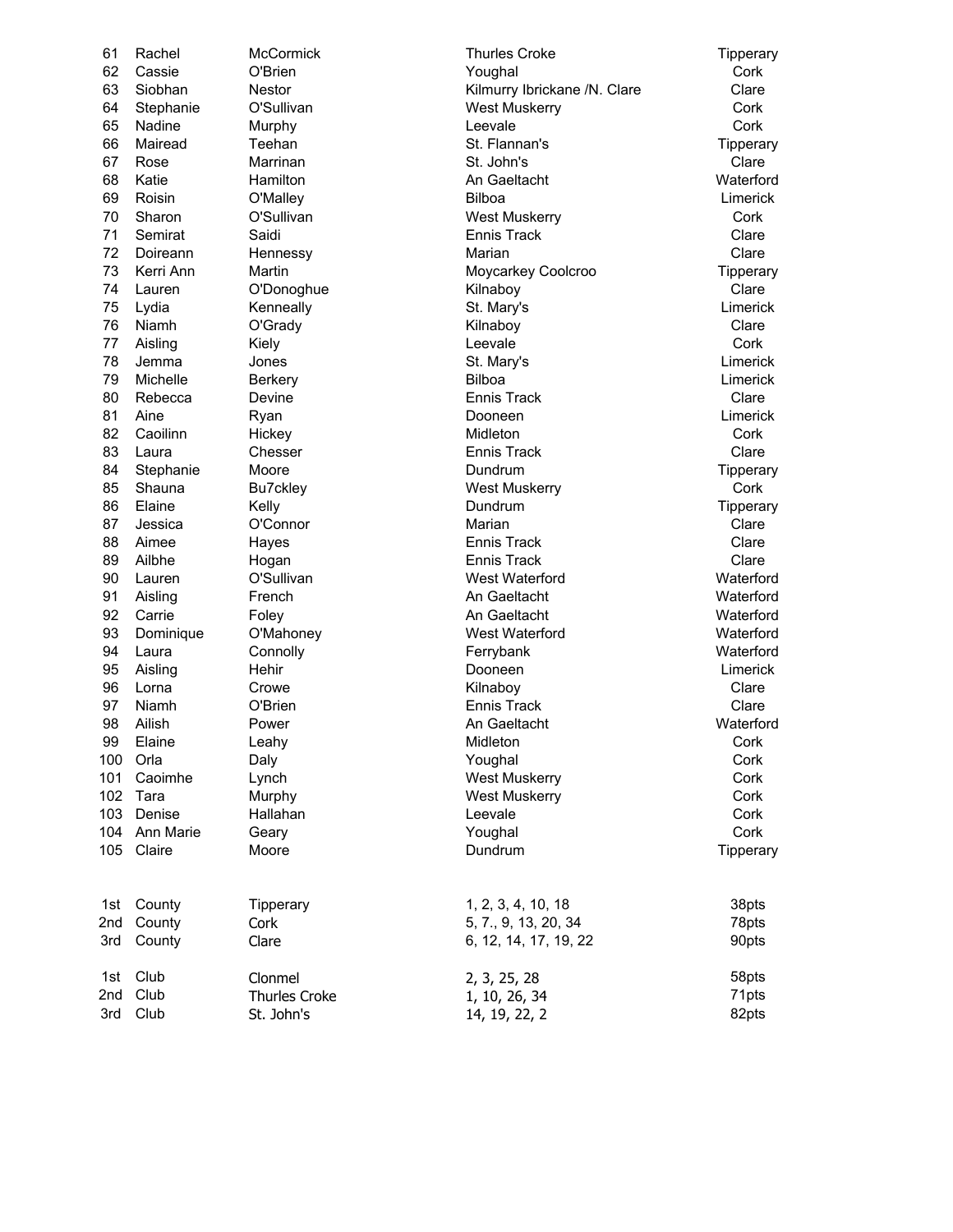60 Billy Dunne Youghal Cork

1 Dylan Sheehan Dooneen Limerick 2 Stephen Keane Keane K.C.K. K.C.K. Waterford 3 Miceal Clancy St. John's Clare 4 David C'Keefe Government Cheeveguilla Cheeveguilla Kerry 5 Michael Moloney Ennis Track Clare 6 Liam O'Connell Iveragh Kerry 7 Niall 6 Keane St. Cronan's Steed Clare 8 Liam Casey Casew Star of the Laune Kerry 9 Adam Malone Youghal Cork 10 Eimhin Courtney Ennis Track Clare 11 Patrick Chesser Ennis Track Clare 12 Scott Brophy Emerald Limerick 13 Michael Hogan **Nenagh Olympic** Tipperary 14 Seamie 19 Hanafin 19 Thurles Croke 19 Tipperary 15 Sean McCarthy Skibbereen Skipper Cork 16 Kieran Lynch Listowel Kerry 17 Pearse Lillis Kilmihil Clare 18 Sean Curran West Waterford Waterford 19 Jack Daly Iveragh Kerry 20 Rory **Purcell** Purcell **Thurles Croke** The Tipperary 21 Jacob Loughnane Marian Clare 22 Darragh brennan Ferrybank Waterford 23 Fiachra O'Gorman St. Mary's Limerick 24 Tholm Reddy West Waterford Waterford 25 Paul Murphy Ferrybank Waterford 26 Cathal Mooney Thurles Croke Tipperary 27 Owen Coates Midleton Cork 28 Aaron Whelan K.C.K. Waterford 29 Killian O'Donovan Iveragh Kerry 30 Aaron Ryan Ryan Thurles Croke Tipperary 31 Martin Darcy Ennis Track Clare 32 Kevin Mulcaire Ennis Track Clare 33 Conor Hennessy Youghal Cork 34 Padraig Malone Malone Kilmurry Ibrickane/N. Clare Clare Clare 35 Cillian Cullagh **Cullagh** Nenagh Olympic Tipperary 36 Gavin Coleman Youghal Cork 37 Liam Finn Finn Nenagh Olympic Tipperary 38 Philip Roche Tipp Town Tipperary 39 Niall Finucane Emerald Limerick 40 Ronan Grace St. Cronan's St. Cronanis Clare 41 Shane Crowley Crowley Gneevequilla Channel Kerry 42 Gary English Thurles Croke Tipperary 43 Tadhg Dineen Leevale Cork 44 Jamie O'Connell Leevale Cork 45 Jack Devitt **Devitt Clare** Kilmurry Ibrickane/N. Clare Clare Clare 46 Mark Gleeson Bilboa Limerick 47 Jimin Dooley **Conserverse Clare** Kilmurry Ibrickane/N. Clare Clare Clare 48 Eoin Hurley **Hurley Kilmurry Ibrickane/N. Clare** Clare 49 Joseph Kavanagh Moyne Tipperary 50 Paraic McNamara Marian Clare 51 Ronan O'Shea Iveragh Kerry 52 Diarmuid Curran An Gaeltacht Waterford 53 Dylan O'Connor Kilmurry Ibrickane/N. Clare Clare 54 Conor Lynch Newport Tipperary 55 Kevin Fox **Fox** Grange Fermoy Cork 56 Tomas O'Neill Gneeveguilla Kerry 57 Jerome Fitzgibbon **Filty** Fitzgibbon Grange Fermoy Cork 58 Christopher Mulcahy St. Mary's St. Mary's St. Mary's Limerick 59 Michael O'Connell West Muskerry Cork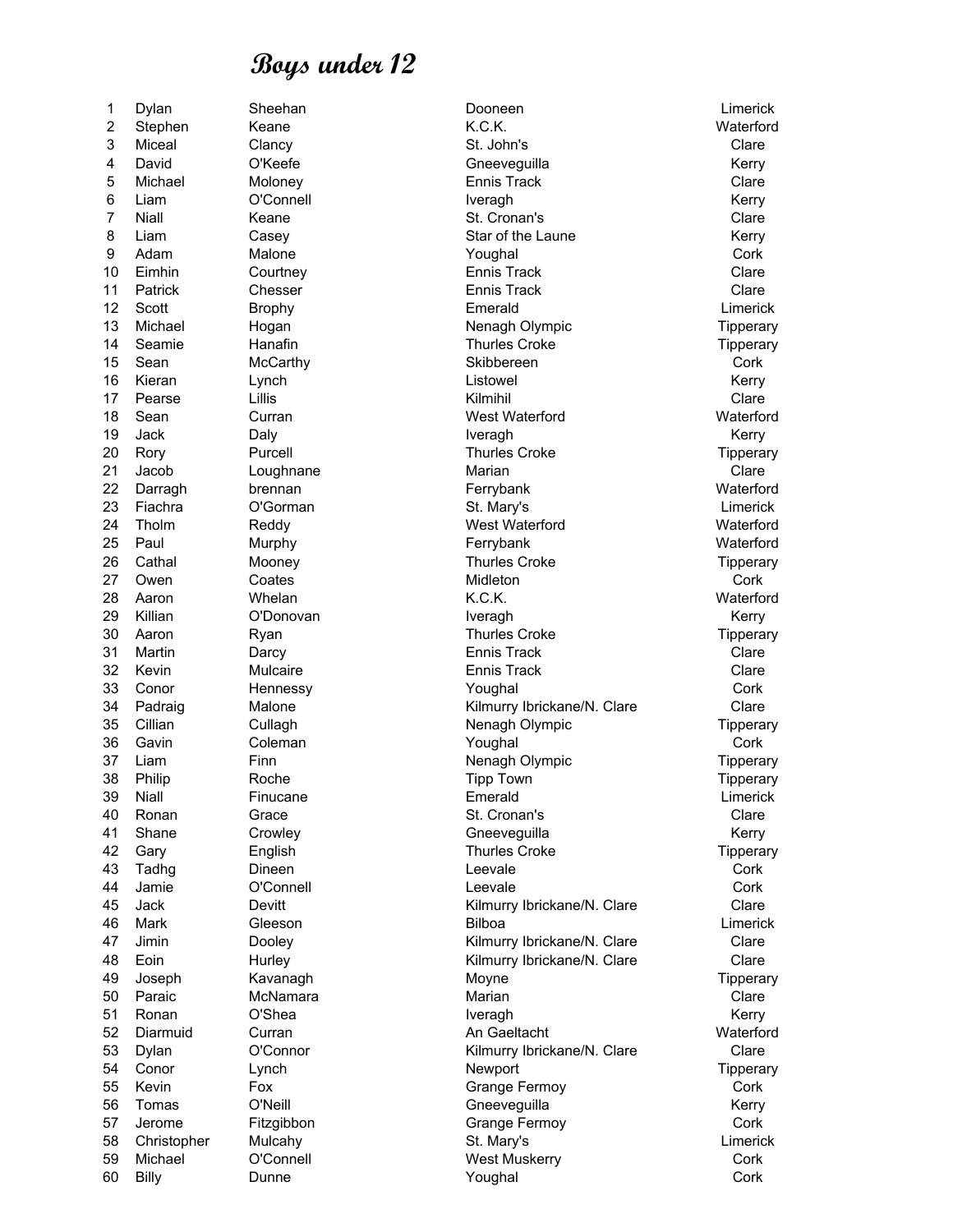| 61  | Jim        | Ryan                 | Dundrum               | Tipperary |
|-----|------------|----------------------|-----------------------|-----------|
| 62  | Conchobhor | Ryan                 | <b>Thurles Croke</b>  | Tipperary |
| 63  | Eoin       | Hanrahan             | Ennis Track           | Clare     |
| 64  | Colm       | Devine               | Ennis Track           | Clare     |
| 65  | Kieran     | Hennessy             | Moycarkey Coolcroo    | Tipperary |
| 66  | Eoin       | Collins              | Leevale               | Cork      |
| 67  | Ruari      | Martin               | Moycarkey Coolcroo    | Tipperary |
| 68  | Martin     | Hackett              | Moycarkey Coolcroo    | Tipperary |
| 69  | Richard    | Casey                | West Waterford        | Waterford |
| 70  | Cian       | Creedon              | <b>West Muskerry</b>  | Cork      |
| 71  | Seamus     | Gallagher            | <b>West Muskerry</b>  | Cork      |
| 72  | P. J.      | Coffey               | K.C.K.                | Waterford |
| 73  | Shane      | Nugent               | West Waterford        | Waterford |
| 74  | lan        | Eustace              | Ennis Track           | Clare     |
| 75  | Robert     | Cogan                | Grange Fermoy         | Cork      |
| 76  | Joseph     | Gishels              | <b>West Muskerry</b>  | Cork      |
| 1st | County     | Clare                | 3, 5, 7, 10, 11, 17   | 53pts     |
| 2nd | County     | Kerry                | 4, 6, 8, 16, 19, 29   | 82pts     |
| 3rd | County     | Waterford            | 2, 18, 22, 24, 25, 28 | 119pts    |
| 1st | Club       | Ennis Track          | 5, 10, 11, 31         | 57pts     |
| 2nd | Club       | <b>Thurles Croke</b> | 14, 20, 26, 30        | 90pts     |
| 3rd | Club       | Iveragh              | 6, 19, 29, 51         | 105pts    |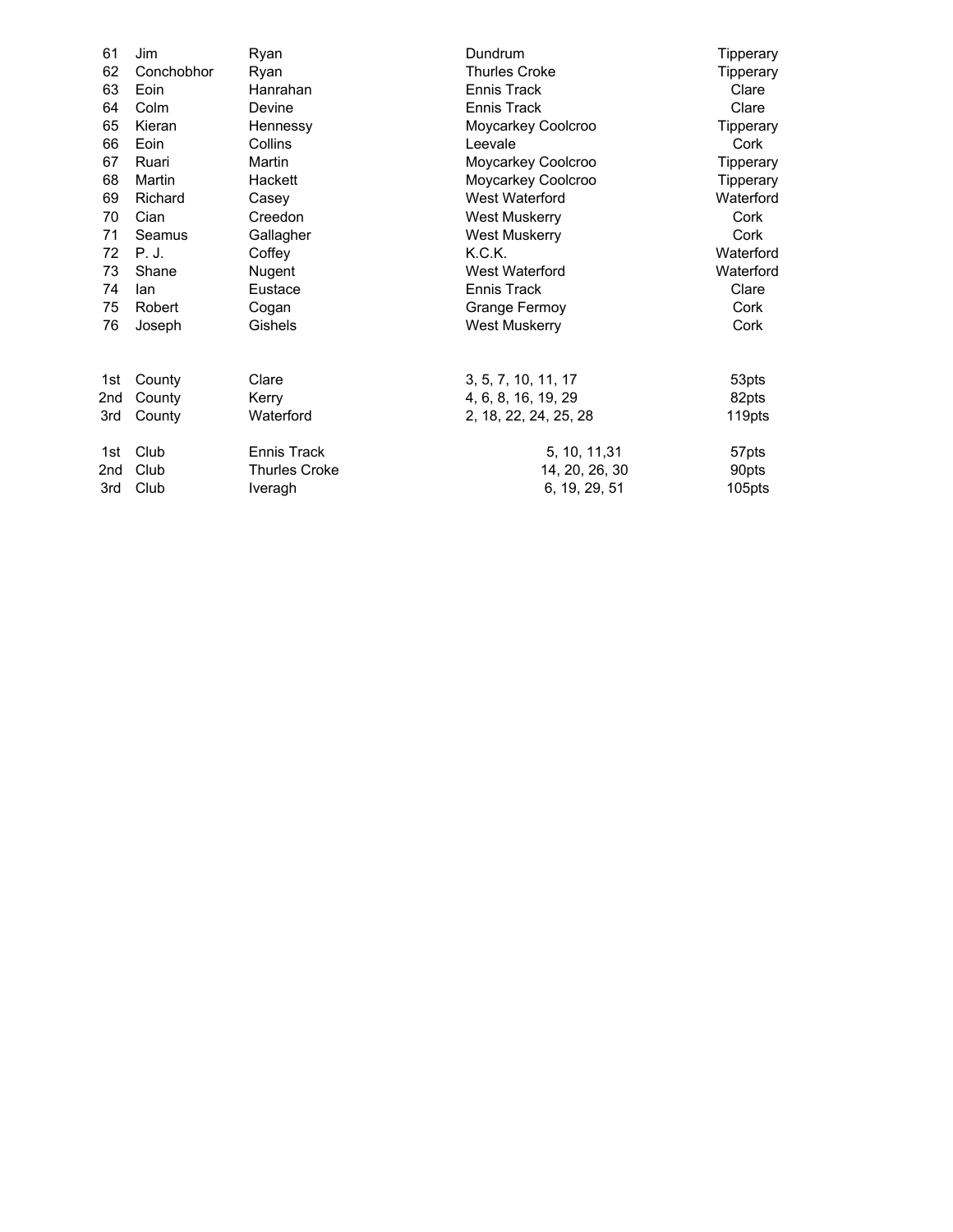2 Emer Kennedy **Thurles Croke** Thures Croke Tipperary 3 Aisling Darcy Ennis Track Clare 4 Niamh de hOra **Faranfore MV** Shannon Kerry 5 Kate Veale West Waterford Waterford 6 Blaithin Lynch Midleton Cork 7 Roisin O'Looney Kilmihil Clare 8 Jessica Sheehan **Riverstick Kinsale** Cork 9 Niamh Markham St. Mary's Clare 10 Emer Foley **Foley Contains Conceyequilla** Contains the Kerry 11 Claire O'Brien Blarney Inniscarra Cork 12 Carol Berkery Newport Tipperary 13 Helena Noonan **Grange Fermoy** Cork 14 Laura Egan Kilmihil Clare 15 Megan Kiely Ferrybank Waterford 16 Erica Kiely K.C.K. Waterford 17 Shauna Harvey St. John's Clare 18 Grainne Moynihan West Muskerry Cork 19 Ann Kennedy Emerald Limerick 20 Orla Flanagan Kilmurry Ibrickane Clare 21 Jean Clancy St. John's Clare 22 Aisling Croke Dooneen Limerick 23 Niamh Clancy St. John's Clare 24 Claudia Loughnane Marian Clare 25 Annie Sheehan Gneeveguilla Kerry 26 Allison Courtney Court St. Cronan's Clare 27 Una O'Mahoney Blarney Inniscarra Cork 28 Kerrie Dillon St. Mary's Limerick 29 Claire Lawless **Containers** Croke Thurles Croke Tipperary 30 Emma Hennessy Youghal Cork 31 Paula Loughnane St. Cronan's Clare 32 Mairead O'Neill Gneeveguilla Kerry 33 Andrea Loughnane Thurles Croke 34 Ciara Fenton Riverstick Kinsale Cork 35 Brona Croke Dooneen Limerick 36 Kora Kerrane Thurles Croke Tipperary 37 Sarah Healy Moyne Tipperary 38 Niamh Hayes St. Flannan's Tipperary 39 Rebecca Lynch Listowel Kerry 40 Clare Horgan Clonmel Tipperary 41 Fiona Holmes Bilboa Limerick 42 Fiona Burke Emerald Limerick 43 Hannah O'Sullivan Gheeveguilla Gneeveguilla Kerry 44 Meabh Hogan Ennis Track Clare 45 Rachel Dillon Dooneen Limerick 46 Maire Condon Bilboa Limerick 47 Gemma O'Riordan Bilboa Limerick 48 Karla O'Reilly Ennis Track Clare 49 Eimear Hillery Kilmurry Ibrickane Clare 50 Catriona Hayes **Moycarkey Coolcroo** Tipperary 51 Rachel Meritt Carrig ns Bhfear Cork Carrig ns and Cork 52 Fiona Burquin Riverstick Kinsale Cork 53 Charlene Foley **An Gaeltacht** Materford Waterford 54 Emma Flavin Youghal Cork 55 Rosemarie Hannifin **Network Croke** Thurles Croke Tipperary Tipperary 56 Patricia Curtin Youghal Cork 57 Muireann Creamer **Creamer Bilboa** Bilboa **Limerick** 58 Niamh O'Connor Dooneen Limerick 59 Kim Ryan Ryan Thurles Croke Tipperary 60 Claire Hogan St. Flannan's Tipperary

1 Amy O'Donoghue Emerald Limerick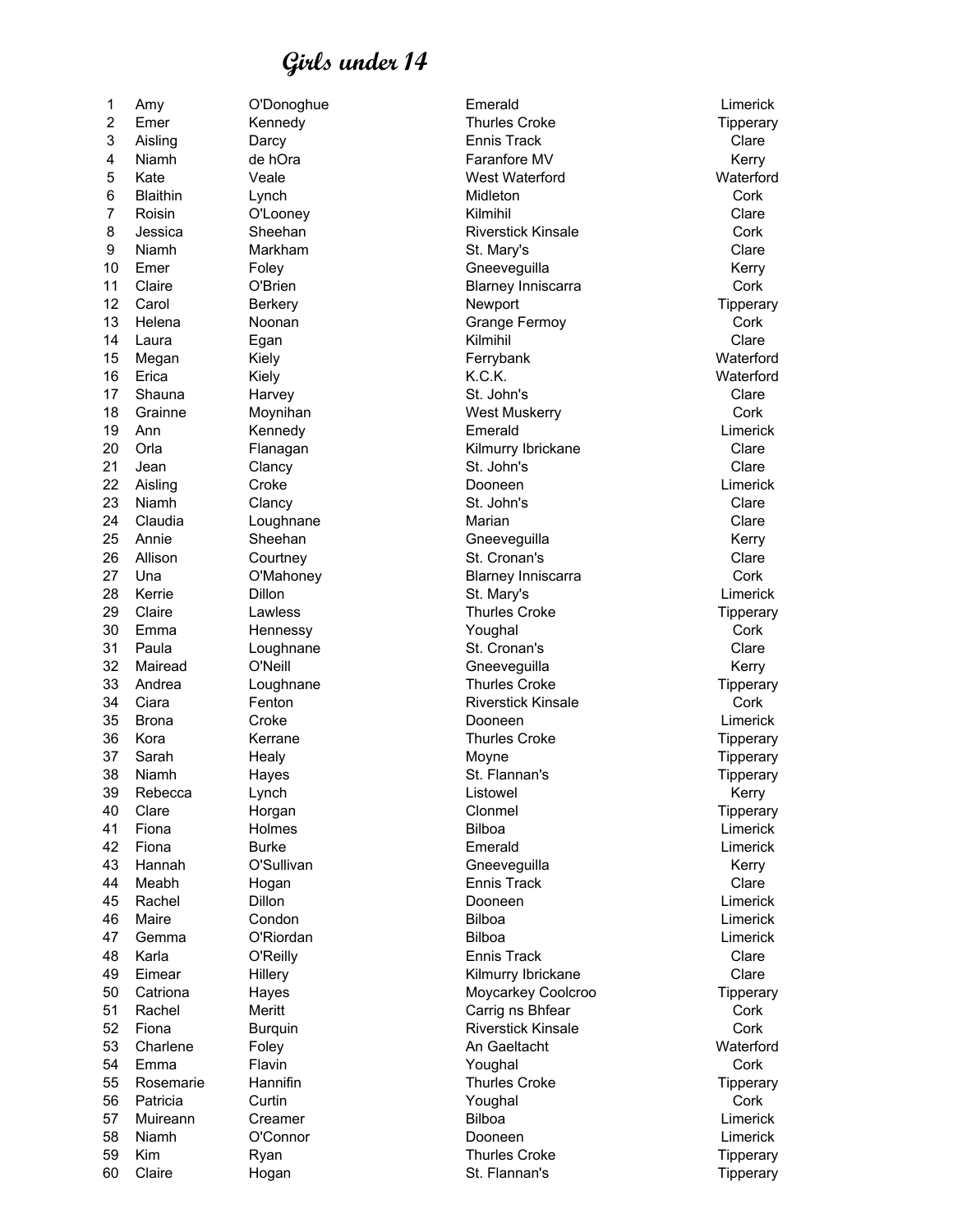62 Colette Keniry St. John's Clare 63 Shauna Hayden Moycarkey Coolcroo Tipperary 64 Laura Murphy Blarney Inniscarra Cork 65 Charlette Ryan St. Cronan's St. Cronan's Clare 66 Ciara Mulcaire Ennis Track Clare 67 Rachel Mulcaire Ennis Track Clare 68 Ailish Brew St. John's Clare 69 Michelle Cronin Doheny Cork 70 Shauna Mullaney Kilnaboy Clare 71 Patricia Murphy Leevale Cork 72 Siobhan Cox Youghal Cork 73 Sarah Dunne Thurles Croke Tipperary 74 Ciara Ryan Kilnaboy Clare 75 Shannon Ronan Youghal Cork 76 Una McGrath West Waterford Waterford 77 Anna Hayes St. John's Clare 78 Emma Dillon Marian Clare 79 Leanne Herlihy West Waterford Waterford 80 Jessica Coyne Dooneen Limerick 81 Annalee O'Donovan Marian Clare 82 Emer Griffin Griffin Blarney Inniscarra Cork 83 Sinead Rouine **Rouine** Kilmurry Ibrickane Clare Clare 84 Kate Hickey Hickey West Waterford West Waterford Waterford 85 Ciara Broderick-Farrell Youghal Cork 86 Megan Keohane **Riverstick Kinsale** Cork 87 Denise Sutton Sutton Sutton St. Flannan's Steeds Sutton Steeds Steeds Steeds Steeds Steeds Steeds Steeds Steeds Steeds Steeds Steeds Steeds Steeds Steeds Steeds Steeds Steeds Steeds Steeds Steeds Steeds Steeds Steeds St 88 Chloe Curtin Kilnaboy Clare 89 Cara Mullaney West Waterford West Waterford 90 Siobhan Hennessy Moycarkey Coolcroo Tipperary 91 Jane Flanagan Ennis Track Clare 92 Carole **Hogan** Hogan St. Flannan's St. Flannan's Tipperary 93 Rebecca Crowe Kilnaboy Clare 94 Dana Dudakova West Waterford Waterford 95 Niamh Daly Youghal Cork 96 Rachel French An Gaeltacht Waterford 97 Lauren Kelly West Waterford Waterford 98 Stephanie O'Loughlin Kilnaboy Clare 99 Niamh Lyons Kilnaboy Clare 100 Colette O'Leary Kilnaboy Clare 101 Orla O'Connor Kilnaboy Clare 102 Orla Kenneally Kilmurry Ibrickane Clare 103 Michelle Maher West Waterford Waterford 1st County Clare 3, 7, 9, 14, 17, 20 70pts 2nd County Cork 6, 8, 11, 13, 18, 27 83pts 3rd County Limerick 1, 19, 22. 28, 35, 41 146pts

61 Amy Collins Blarney Inniscarra Cork

| 1st Club | Thurles Croke | 2, 29, 33, 36  | 100pts |
|----------|---------------|----------------|--------|
| 2nd Club | Gneeveguilla  | 10, 25, 32, 43 | 110pts |
| 3rd Club | St. John's    | 17, 21, 23, 62 | 123pts |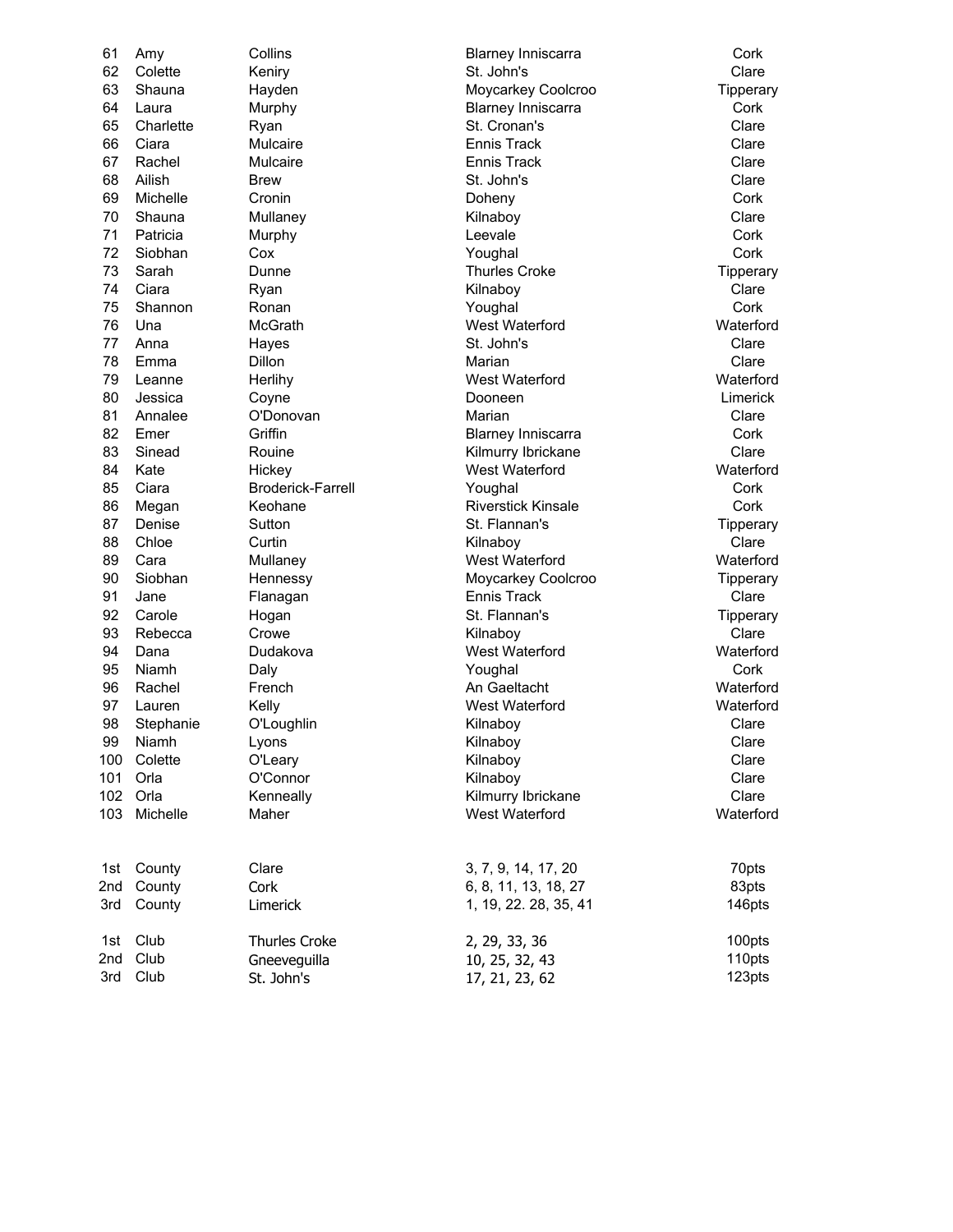8 Conor Cleary Cleary Kilmurry Ibrickane/N. Clare Clare Clare 10 Isaac Rae Ennis Track Clare 11 David Early West Waterford Waterford 12 Michael Carey Clonmel Tipperary 13 Kieran Walsh Glenbower Cork 14 James Murphy **Murphy Clonmel** Clonmel Tipperary 15 Ciaran Everard Bandon Cork 16 Emmet Bracken and Midleton Cork 17 Paul Shanahan Shanahan Thurles Croke Tipperary 18 James Kelleher Midleton Cork 19 Seamus Hogan Nenagh Olympic Tipperary 20 Cian O'Brien Marian Clare 21 Jeremy Lynch Listowel Kerry 22 Darren Jones St. Mary's Limerick 23 Shane Minihane Leevale Cork 24 Ian Slobody Kilmihil Clare 25 James Moynihan Glenbower Cork 26 Kevin O'Looney Kilmihil Clare 27 Ciaran English St. Mary's Limerick 28 Martin Roche St. Mary's Limerick 29 Michael Linnane St. Mary's Clare 30 Conor Madigan St. John's Clare 31 Ian Tobin Midleton Cork 32 Reece Maher Clonmel Tipperary 33 Jack Neylon Marian Clare 34 Declan Keniry St. John's Clare 35 Ryan Taylor St. Cronan's Clare 36 Brian Whelehan Glenbower Cork 37 Caoimhin Donnellan Kilmihil Clare 38 James Burke Kilmihil Clare 39 Andrew O'Keefe Togher Cork 40 Cormac Hickey Riverstick Kinsale Cork 41 Matthew Kavanagh Moyne Tipperary 42 Eamon Chesser Chesser Ennis Track Clare 43 Cian Murphy Leevale Cork 44 Cathal **Ryan Ryan Ryan Thurles Croke** The Tipperary 45 Conor Galvin Bantry Cork 46 Patrick Ryan Ryan Thurles Croke Tipperary 47 Dillon Morris Midleton Cork 48 Eoin Ryan Newport Tipperary 49 Paul Jones Tipp Town Tipperary 50 Mark Mullane St. Mary's Limerick 51 Patrick O'Sullivan Midleton Cork 52 Evan Lynch Clonmel Tipperary 53 Mark Quirke Midleton Cork 54 Diarmuid Barron St. Cronan's Clare 55 Conor Crowley Crowley Gneeveguilla Conor Kerry 56 Peter Maher Ennis Track Clare 57 Gavin Barry Glenbower Cork 58 Kieran Dunne Thurles Croke Tipperary 59 Declan Martin Ennis Track Clare 60 Cian Ryan West Waterford Waterford

1 Damien Burke **Kilmihil** Clare Clare 2 Edward Hynes The Templemore Templemore Tipperary 3 Sean Tobin Clonmel Tipperary 4 Declan Mullane St. Mary's Limerick 5 Ben Kiely Ferrybank Waterford 6 Ruari Mitchell Mitchell K.C.K. CH. Materford 7 Eoin C'Donnell St. Mary's St. Mary's Eoin Limerick 9 Conor Berkery Bilboa Limerick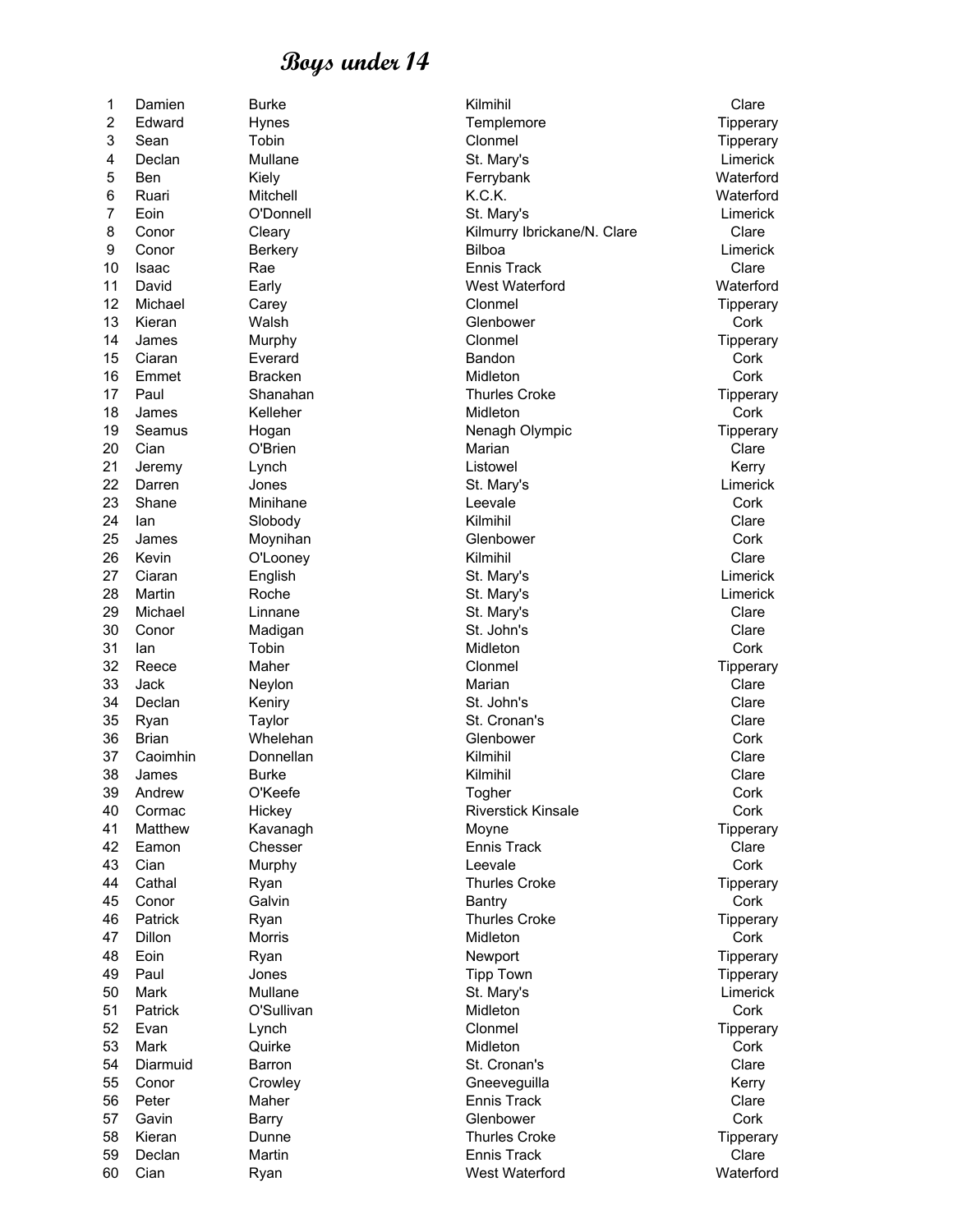| 61              | Sean           | Murphy     | St. John's           | Clare     |
|-----------------|----------------|------------|----------------------|-----------|
| 62              | Jonathan       | Martin     | Ennis Track          | Clare     |
| 63              | Aaron          | Hennessy   | Glenbower            | Cork      |
| 64              | Ciaran         | Leahy      | Tipp Town            | Tipperary |
| 65              | Sean           | Hennessy   | Glenbower            | Cork      |
| 66              | Patrick        | Lynch      | Newport              | Tipperary |
| 67              | Eoin           | Conroy     | Togher               | Cork      |
| 68              | Stephen        | Lyons      | Midleton             | Cork      |
| 69              | Niall          | Heagney    | Kilnaboy             | Clare     |
| 70              | Oisin          | Dwane      | Midleton             | Cork      |
| 71              | Colm           | Turner     | Kilnaboy             | Clare     |
| 72              | Shane          | O'Sullivan | Midleton             | Cork      |
| 73              | <b>Brendan</b> | O'Leary    | Kilnaboy             | Clare     |
| 74              | Sam            | O'Connell  | Togher               | Cork      |
| 75              | Mark           | McGovern   | Ennis Track          | Clare     |
| 76              | Carl           | Horgan     | Togher               | Cork      |
| 77              | <b>Brian</b>   | Kenny      | Togher               | Cork      |
| 1st             | County         | Tipperary  | 2, 3, 12, 14, 17, 19 | 67pts     |
| 2nd             | County         | Clare      | 1, 8, 10, 20, 24, 26 | 89pts     |
| 3rd             | County         | Limerick   | 4, 7, 8, 22, 27, 28  | 97pts     |
| 1st             | Club           | St. Mary's | 4, 7, 22, 27         | 60pts     |
| 2 <sub>nd</sub> | Club           | Clonmel    | 3, 12, 14, 32        | 61pts     |
| 3rd             | Club           | Kilmihil   | 1, 24, 26, 37        | 88pts     |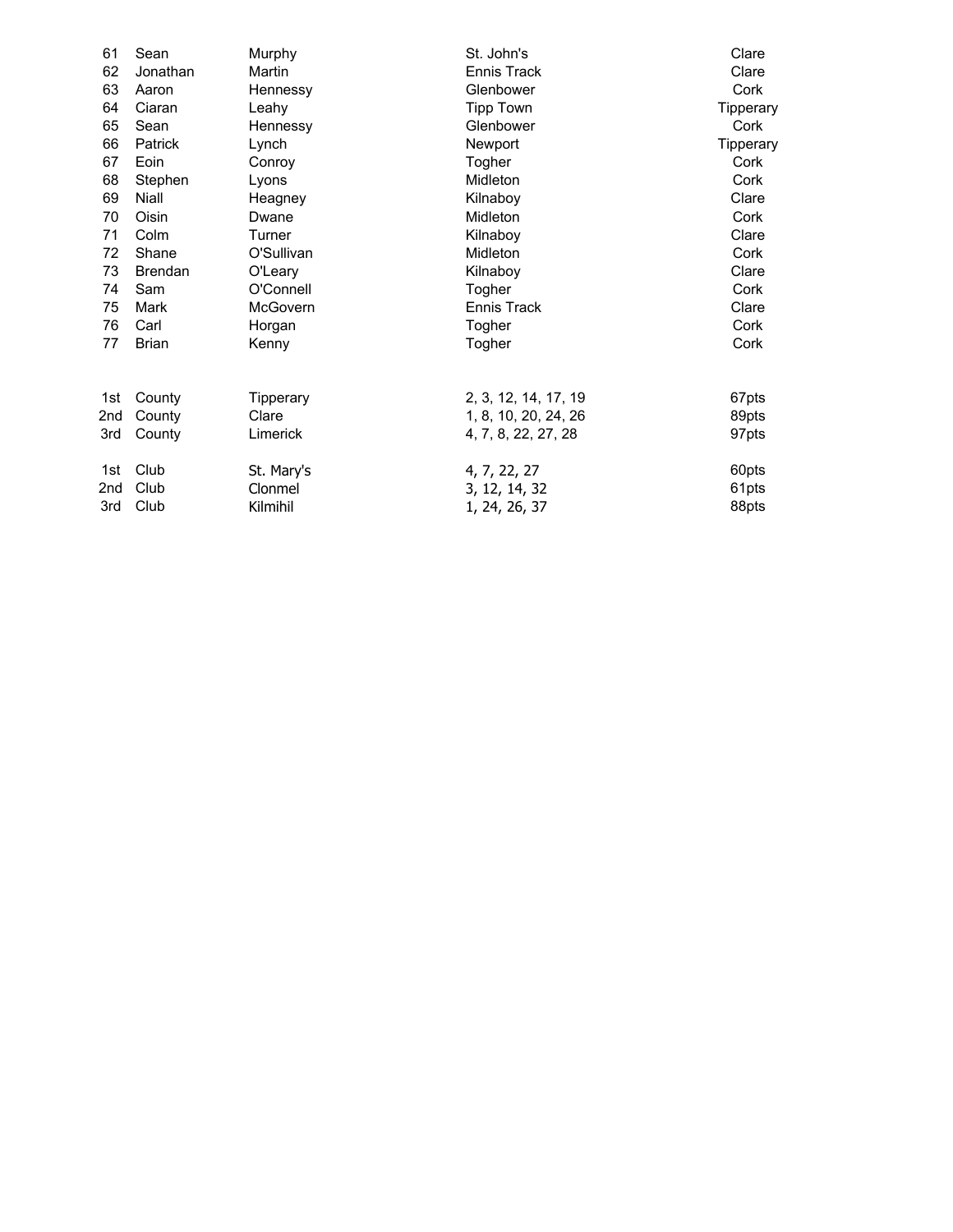2 Shannon Ryan Dooneen Limerick 3 Jessica Neville Blarney Inniscarra Cork 4 Christine Neville **Blarney Inniscarra** Cork 5 Louise Woods St. Cronan's Clare 6 Katie Cahill St. Cronan's Clare 7 Mary Fitzgerald An Riocht Kerry 8 Orla Farmer Midleton Cork 9 Alana Allen Riverstick Kinsale Cork 10 Serena Moloney Thurles Croke Tipperary 11 Marita Moloney Moycarkey Coolcroo Tipperary 12 Lisa Loughnane St. Cronan's Clare 13 Ann Marie Hayes **Moycarkey Coolcroo** Tipperary 14 Vivienne Maher Riverstick Kinsale Cork 15 Niamh Donnellan Kilmihil Clare 16 Cliona Doyle Clonmel Tipperary 17 Ciara Murray Ferrybank Waterford 18 Sarah Berkery Newport Tipperary 19 Caitriona Hennessy Marian Clare 20 Nikita Savage Youghal Cork 21 Grace Lynch Iveragh Kerry 22 Edel Roche West Waterford Waterford 23 Margaret Mary Grace Nenagh Olympic Nenagh Olympic Tipperary 24 Gale Finn Duhallow Cork 25 Ciara Dee An Gaeltacht Waterford 26 Rebecca Maher West Waterford Waterford 27 Siobhan Condon Bilboa Limerick 28 Elaine Fitzgibbon **Filty Communist Croke** Thurles Croke Tipperary Tipperary 29 Niamh Carey Blarney Inniscarra Cork 30 Niamh O'Loughlin Kilnaboy Clare 31 Siobhan McCarthy Bantry Cork 32 Margaret Carey Blarney Inniscarra Cork 33 Hazel O'Connor Dooneen Limerick 34 Sarah Nugent St. Cronan's Clare 35 Jade Looby Clonmel Tipperary 36 Clodagh Gallagher West Waterford Waterford 37 Trease Ni Shuilleabhain Bantry Bantry Cork 38 Maeve Boland Bilboa Limerick 39 Ciara Reidy Kilnaboy Clare 40 Claire Collins West Waterford Waterford 41 Emily Reboul Marian Clare 42 Kate Kennedy West Waterford Waterford 43 Colleen Whelan West Waterford Waterford 44 Lisa O'Connor Kilnaboy Clare 45 Carol Kelly Kilnaboy Clare 46 Aoife Murphy Blarney Inniscarra Cork 47 Eve O'Mahoney Blarney Inniscarra Cork 48 Danielle Downey West Muskerry Cork 49 Siobhan Berkery Bilboa Limerick 50 Eileen O'Dwyer Tipp Town Tipperary 51 Katie Kiely K.C.K. Waterford 52 Lisa Houlihan West Waterford Waterford 53 Sorcha Loughnane Marian Clare 54 Silvianne Strapp Strapp Moycarkey Coolcroo Tipperary

1 Cliodhna Galwey Liscarroll Cork

1st County Cork 1, 3, 4, 8, 9, 14 39pts 2nd County Clare 5, 6, 12, 15, 19, 30 87pts 3rd County Tipperary 10, 11, 13, 16, 18, 23 91pts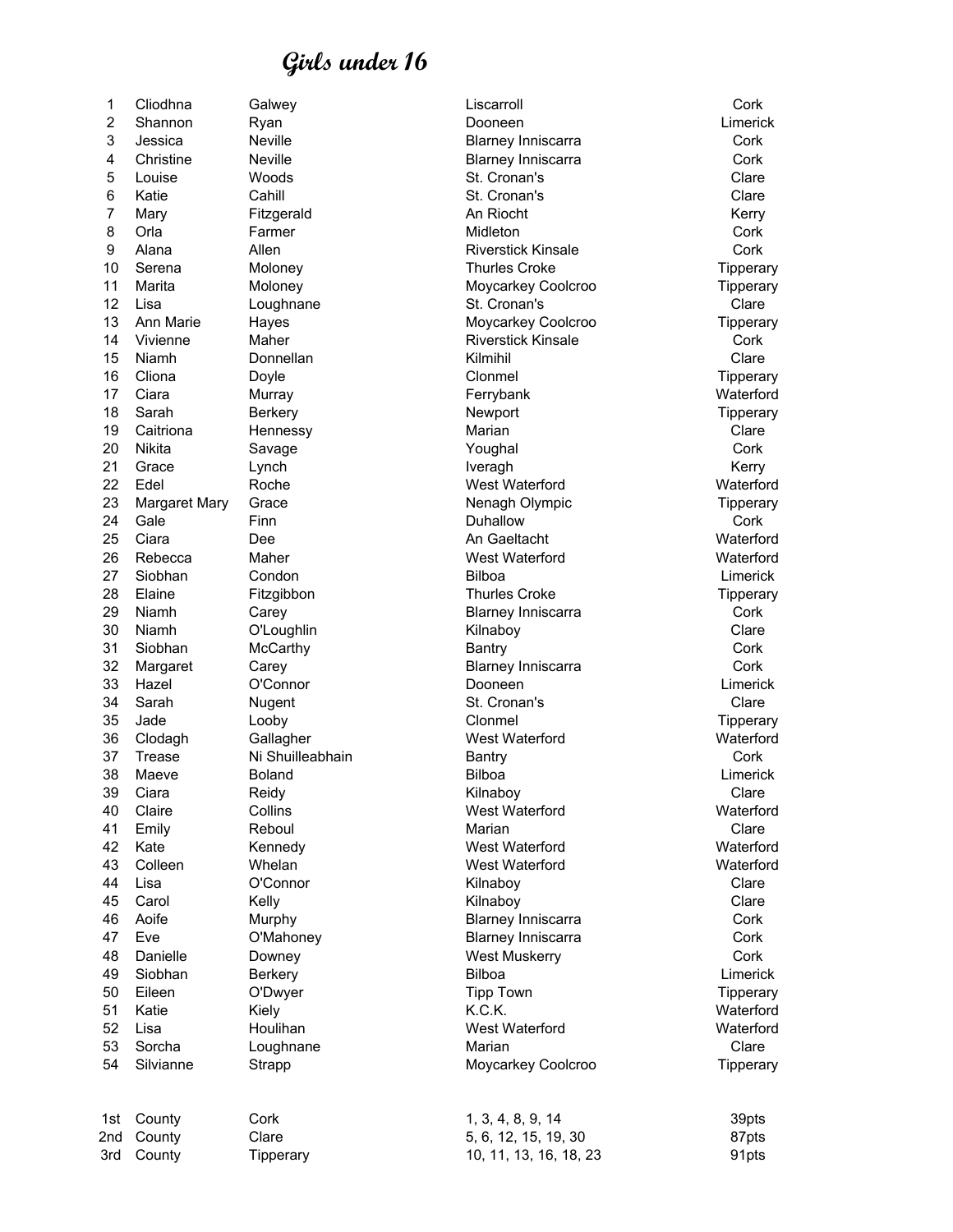| 1st Club | ST. Cronan's       | 5. 6. 12. 35   | 58pts  |
|----------|--------------------|----------------|--------|
| 2nd Club | Blarney Inniscarra | 3.4.30.34      | 71pts  |
| 3rd Club | West Waterford     | 22, 26, 37, 42 | 127pts |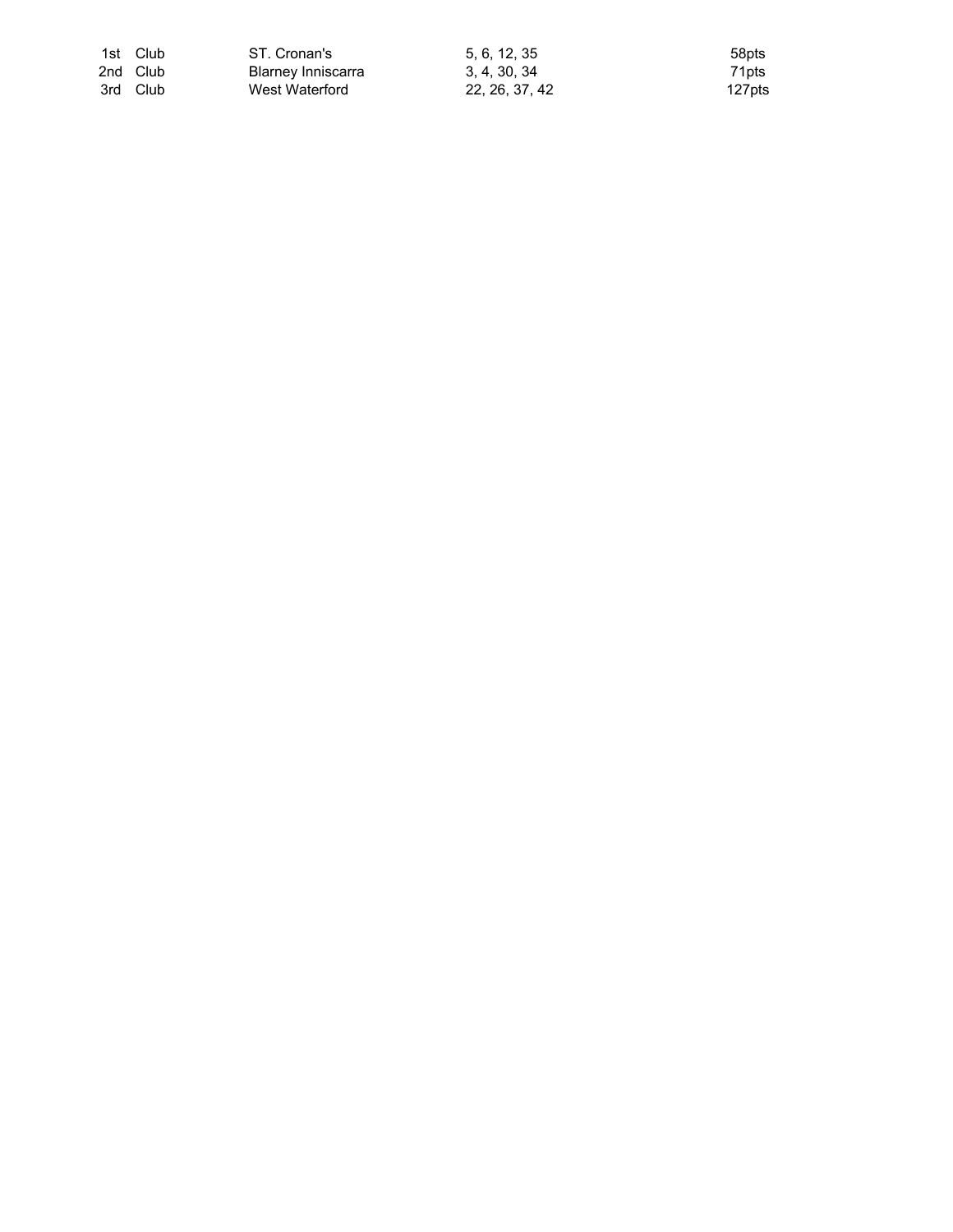| 1              | Shane          | Quinn            | Ferrybank                 | Waterford |
|----------------|----------------|------------------|---------------------------|-----------|
| 2              | Liam           | Markham          | <b>Ennis Track</b>        | Clare     |
| 3              | Christopher    | O'Brien          | <b>Thurles Croke</b>      | Tipperary |
| 4              | John           | Harrington       | Bantry                    | Cork      |
| 5              | <b>Patrick</b> | Coleman          | Togher                    | Cork      |
| 6              | Dean           | Cronin           | <b>Blarney Inniscarra</b> | Cork      |
| $\overline{7}$ | Daniel         | McCarthy         | <b>West Muskerry</b>      | Waterford |
| 8              | Cathal         | O'Connor         | Dooneen                   | Clare     |
| 9              | Michael        | O'Sullivan       | <b>West Muskerry</b>      | Cork      |
| 10             | Daniel         | <b>Mullins</b>   | Bantry                    | Cork      |
| 11             |                | Chesser          | Ennis Track               | Clare     |
| 12             | Darragh        |                  | <b>Thurles Croke</b>      |           |
|                | Patrick        | Hughes           |                           | Tipperary |
| 13             | Peter          | Hanrahan         | Togher                    | Cork      |
| 14             | Thomas         | Ryan             | Dooneen                   | Limerick  |
| 15             | Gerard         | <b>Browne</b>    | Ennis Track               | Clare     |
| 16             | <b>Brian</b>   | Murray           | Togher                    | Cork      |
| 17             | Alan           | Ryan             | <b>Tipp Town</b>          | Tipperary |
| 18             | Joe            | Conway           | West Waterford            | Waterford |
| 19             | Gary           | Cantwell         | K.C.K.                    | Waterford |
| 20             | Aidan          | Kearney          | Ennis Track               | Clare     |
| 21             | Conor          | O'Brien          | Togher                    | Cork      |
| 22             | Pol            | O'Conghaile      | Marian                    | Clare     |
| 23             | Declan         | Moore            | Bilboa                    | Limerick  |
| 24             | Kieran         | Daly             | Doheny                    | Cork      |
| 25             | Eoin           | Brew             | St. John's                | Clare     |
| 26             | Thomas         | Blackburn        | Bilboa                    | Limerick  |
| 27             | Conor          | Cleary           | St. Cronan's              | Clare     |
| 28             | Eoin           |                  | Glenbower                 | Cork      |
|                |                | Casey            |                           |           |
| 29             | Darragh        | Lynch            | <b>Ennis Track</b>        | Clare     |
| 30             | Bill           | Creamer          | Bilboa                    | Limerick  |
| 31             | David          | Whelehan         | Glenbower                 | Cork      |
| 32             | Sean           | Curtin           | Gneeveguilla              | Kerry     |
| 33             | Jim            | Curran           | West Waterford            | Waterford |
| 34             | Daniel         | Walsh            | Glenbower                 | Cork      |
| 35             | Cullen         | Lynch            | Togher                    | Cork      |
| 36             | Sean           | <b>Barry</b>     | Togher                    | Cork      |
| 37             | John           | Dorgan           | Togher                    | Cork      |
| 38             | Kevin          | Connellan        | St. Cronan's              | Clare     |
| 39             | Tom            | Curran           | West Waterford            | Waterford |
| 40             | Conor          | Foley            | Togher                    | Cork      |
| 41             | Richard        | Fogarty          | Moyne                     | Tipperary |
| 42             | Isaac          | Lineen           | K.C.K.                    | Waterford |
| 43             | lan            | Curran           | An Gaeltacht              | Waterford |
| 44             | Michael        | O'Neill          | Gneeveguilla              | Kerry     |
| 45             | John N.        | Fennell          | K.C.K.                    | Waterford |
| 46             | Ciaran         | Purcell          | <b>Thurles Croke</b>      | Tipperary |
|                |                |                  |                           |           |
| 47             | Colm           | Daly             | Ennis Track               | Clare     |
| 48             | Robert         | O'Neill          | Togher                    | Cork      |
| 49             | <b>Patrick</b> | Coyle            | <b>Ennis Track</b>        | Clare     |
| 50             | Eamon          | O'Regan          | Youghal                   | Cork      |
| 51             | Philip         | <b>McCormick</b> | Clonmel                   | Tipperary |
| 52             | David          | Dunne            | Moyne                     | Tipperary |
| 53             | Paudie         | Woodcock         | Moycarkey Coolcroo        | Tipperary |
| 54             | Jonathan       | Corbett          | <b>Ennis Track</b>        | Clare     |
| 55             | <b>Brian</b>   | Loorham          | Clonmel                   | Tipperary |
| 56             | David          | Kelly            | Togher                    | Cork      |
| 57             | Jonathan       | Lane             | Kilnaboy                  | Clare     |
| 58             | Robert         | Clair            | St. John's                | Clare     |
| 59             | Gavin          | Crowley          | Gneeveguilla              | Kerry     |
| 60             | Donnacha       | Egan             | Kilnaboy                  | Clare     |
|                |                |                  |                           |           |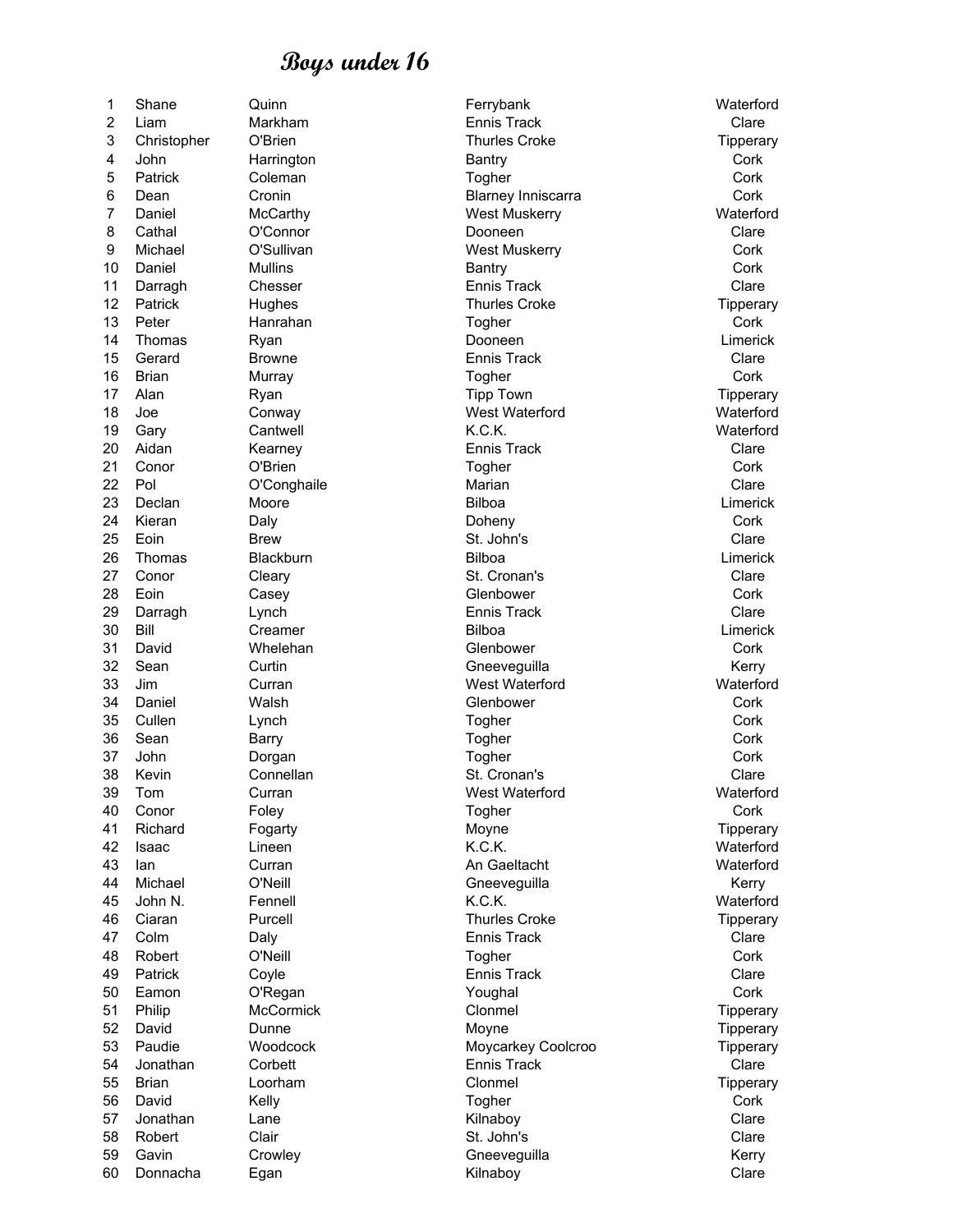| 61  | Philip     | <b>McGrath</b> | Clonmel              | Tipperary         |
|-----|------------|----------------|----------------------|-------------------|
|     |            |                |                      |                   |
|     | 1st County | Cork           | 4, 5, 6, 9, 10, 13   | 47pts             |
|     | 2nd County | Clare          | 2, 8, 11, 15, 20, 22 | 78pts             |
|     | 3rd County | Waterford      | 1, 7, 18, 19, 33, 39 | 117pts            |
|     | 1st Club   | Ennis track    | 2, 11, 15, 20        | 48pts             |
|     | 2nd Club   | Togher         | 5, 13, 16, 21        | 55pts             |
| 3rd | Club       | West Waterford | 7, 18, 33, 39        | 97 <sub>pts</sub> |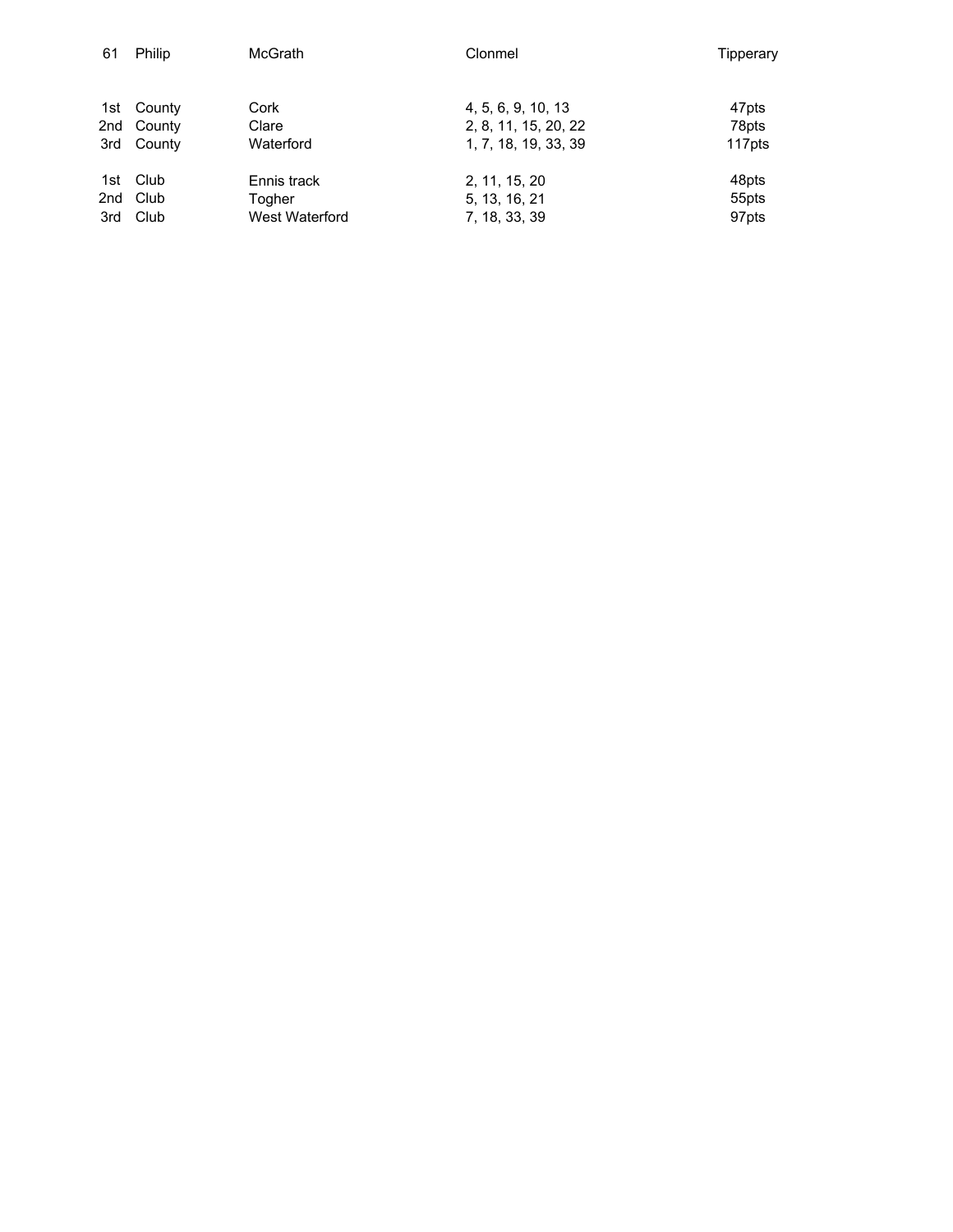| 1              | Lorraine     | McCarthy              | Ferrybank              | Waterford |
|----------------|--------------|-----------------------|------------------------|-----------|
| $\overline{c}$ | Emer         | Tangney               | Spa Muckross           | Kerry     |
| 3              | Ciara        | Cronin                | Ferrybank              | Waterford |
| 4              | Claire       | Madigan               | St. John's             | Clare     |
| 5              | <b>Bath</b>  | Walsh                 | Ferrybank              | Waterford |
| 6              | Elma         | Nugent                | West Waterford         | Waterford |
| $\overline{7}$ | Laura        | Behan                 | K.C.K.                 | Waterford |
| 8              | Kitty        | Walsh                 | Ferrybank              | Waterford |
| 9              | Siobhan      | Delaney               | Ferrybank              | Waterford |
| 10             | Fiona        | O'Shea                | Limerick AC            | Limerick  |
| 11             | Jenny        | Hurley                | West Waterford         | Waterford |
| 12             | Kathleen     | Madigan               | Faranfore MV           | Kerry     |
| 13             | Dawn         | Lynch                 | Iveragh                | Kerry     |
| 14             | Maura        | Fitzgerald            | Faranfore MV           | Kerry     |
| 15             | Ciara        | <b>Barrett</b>        | Dooneen                | Limerick  |
| 16             | Grainne      | Brennan               | Ferrybank              | Waterford |
| 17             | Maura        | O'Dea                 | <b>Bilboa</b>          | Limerick  |
| 18             | Becky        | Hand                  | Dooneen                | Limerick  |
| 19             | Niamh        | O'Regan               | Youghal                | Cork      |
| 20             | Sinead       | Holmes                | Bilboa                 | Limerick  |
| 21             | Jacqueline   | Hughes                | <b>Thurles Croke</b>   | Tipperary |
| 22             | Denise       | Ryan                  | Clonmel                | Tipperary |
| 23             | Kate         | Breen                 | Dooneen                | Limerick  |
| 24             | Lorna        | Dunne                 | <b>Thurles Croke</b>   | Tipperary |
| 25             | Lynda        | Donovan               | Bandon                 | Cork      |
| 26             | Stacey       | Lyons                 | <b>West Waterford</b>  | Waterford |
| 27             | Emma         | O'Neill               | Ballincollig           | Cork      |
| 28             | Shona        | Curran                | West Waterford         | Waterford |
| 29             | Grainne      | Dineen                | Gneeveguilla           | Kerry     |
| 30             | Sinead       | Hearn                 | K.C.K.                 | Waterford |
| 31             | Laura        | Behan                 | K.C.K.                 | Waterford |
| 32             | Niamh        | <b>Berkery</b>        | Bilboa                 | Limerick  |
| 33             | Shonagh      | Lynch                 | <b>West Muskerry</b>   | Cork      |
| 1st            | County       | Waterford             | 1, 3, 5, 7, 8, 11      | 35pts     |
| 2nd            | County       | Limerick              | 10, 15, 17, 18, 20, 23 | 103pts    |
| 3rd            | County       |                       |                        |           |
| 1st            | Club         | Ferrybank             | 1, 3, 5, 8             | 17pts     |
| 2nd<br>3rd     | Club<br>Club | <b>West Waterford</b> | 6, 11, 26, 28          | 71pts     |